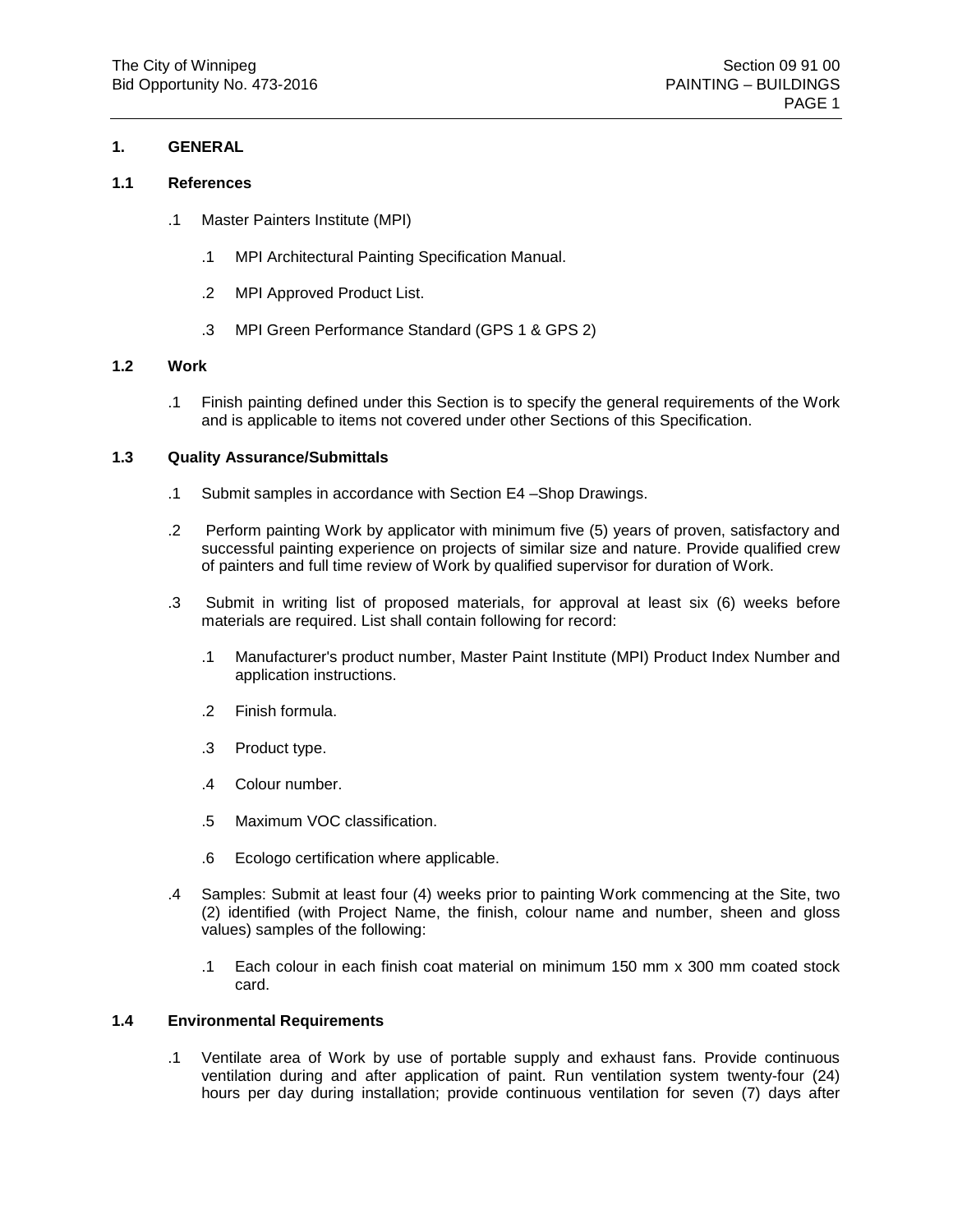completion of application of paint. Apply paint finishes only when temperature at location of installation can be satisfactorily maintained within Manufacturer's recommendations. Substrate and ambient temperature shall be within limits prescribed by Manufacturer.

- .2 Provide heating to maintain minimum temperatures recommended by Manufacturer's.
- .3 Apply paint finish only in areas where dust is no longer being generated by related construction operations such that airborne particles will not affect the quality of the finished surface. Apply paint only when surface to be painted is dry, properly cured and adequately prepared.
- .4 Protect floors by means of tarpaulins and metal pans.

### **1.5 Painting and Finishing Work Standards**

.1 Adhere to practices specified or recommended in MPI Architectural Painting Specification Manual for painting methods and procedures, unless specified otherwise in this Section.

## **1.6 Colour Selections**

- .1 Provide two (2) different top coat colours for each individual Room.
- .2 Provide two (2) different top coat colours for each exterior and interior Steel Door and Frame.
- .3 The Contract Administrator will issue a schedule indicating colour(s), colour locations, gloss value and sheen. Colour may be selected from an unlimited number of colours, gloss and sheen.

### **1.7 Maintenance Data**

.1 Provide operation and maintenance data for each formula for incorporation into maintenance manual specified in Section 01 78 00 – Closeout Submittals.

## **2. PRODUCTS**

## **2.1 Painting, Finishing, and Coating Products**

- .1 Only materials (primers, paints, coatings, fillers, etc.) listed in the latest edition of the MPI Approved Product List (APL) are acceptable for use at this Site unless specifically noted in the schedule of Paint Formulas. All such material shall be from a single manufacturer for each system used.
- .2 Design is based on ICI Dulux/Glidden and Carboline Coatings.
- .3 Equivalent manufacturers for utilizing the same MPI Product Index Number as the ICI Dulux/Glidden design standard are the following:
	- .1 Sherwin Williams.
	- .2 Benjamin Moore.
	- .3 Pittsburgh Paints.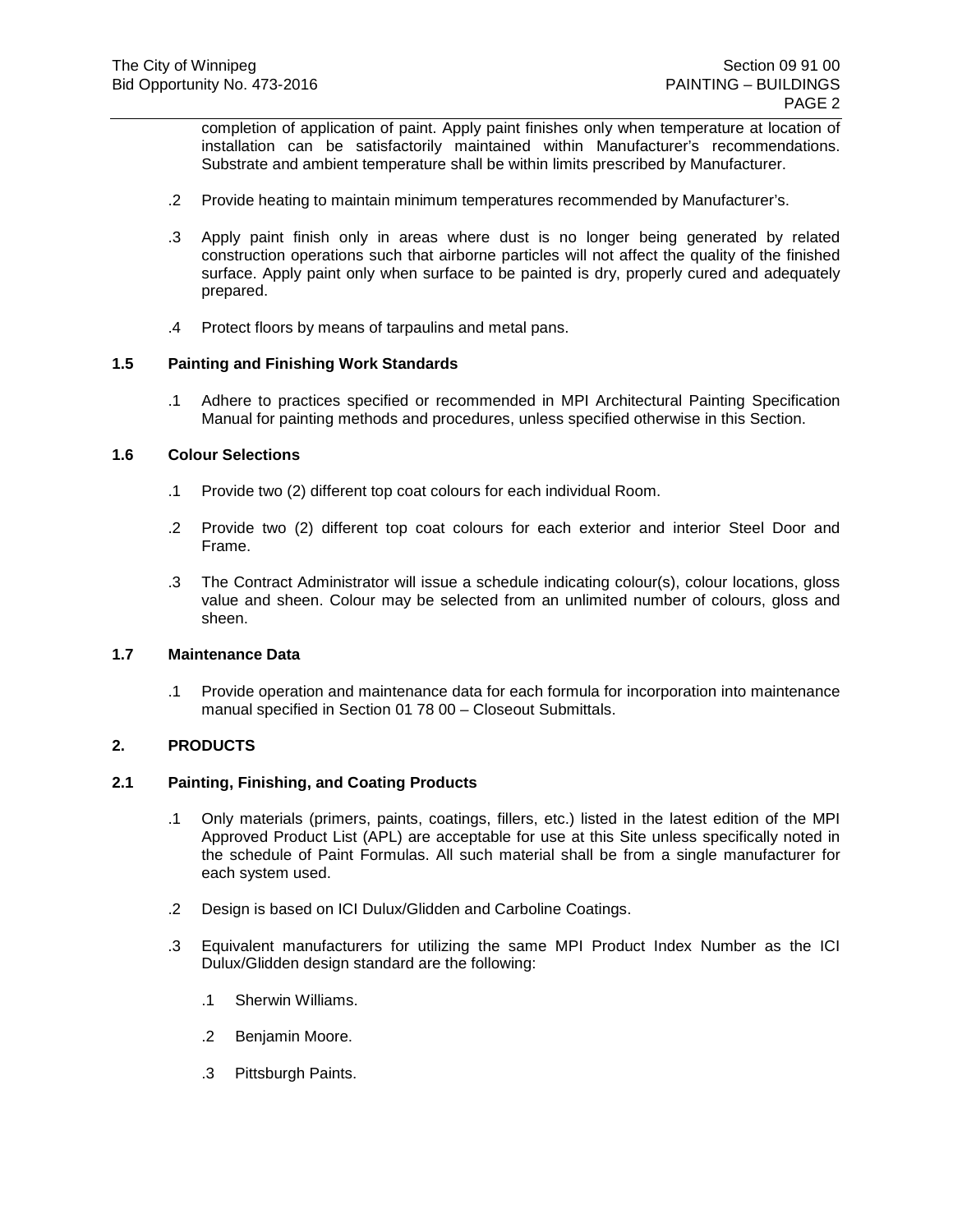- .4 Finishing products such as oils or putties not specified in this Section are to be premium quality and as recommended by the Manufacturer of the paint or finish product it is associated with.
- .5 On walls no defects shall be visible from a distance of 1,000 mm at 90° to surface. On ceilings no defects shall be visible from floor to surface when viewed using final lighting source. Final coat shall exhibit uniformity of colour and uniformity of sheen across full surface area.

## **3. EXECUTION**

## **3.1 Protection**

- .1 Cover or mask surfaces adjacent to those receiving treatment and finishing to protect the Work of others from damage and soil. Mask instruction and specification plates and controls attached to equipment being painted. Mask fire rating labels on doors and frames.
- .2 Coordinate with the appropriate trades for the removal from finished surfaces, storage and reinstallation after finish Work is completed of finish hardware, switch and receptacle plates, escutcheons, luminarie frames, and similar items.

## **3.2 Preparation of Surfaces**

- .1 General
	- .1 Vacuum clean areas inside the building(s) immediately prior to commencing finishing Work.
	- .2 Arrange for finishing hardware, electrical plates, accessories, and similar removable fittings on surfaces to be finished to be removed. Mask any other Work that is not removable.
- .2 Cleaning Procedures
	- .1 Surface preparation methods shall remove any contaminant that will interfere with full adhesion of protective painting and coating systems.

### **3.3 General Application of Paint and Finishes**

- .1 Maintain at the Site at all times until the Work is completed, a moisture meter, hygrometer, and thermometer to verify surface and environmental conditions.
- .2 Make clean, true junctions with no overlap between adjoining applications of finish coatings.
- .3 Unless otherwise specified, DO NOT apply paint or finish to the following:
	- .1 Finishing hardware.
	- .2 Equipment nameplates and other such identification.
	- .3 Switch, receptacle and other electrical device faceplates.
	- .4 Exposed copper, brass, plastic, acrylic and FRP unless otherwise specified.
	- .5 Lighting fixtures.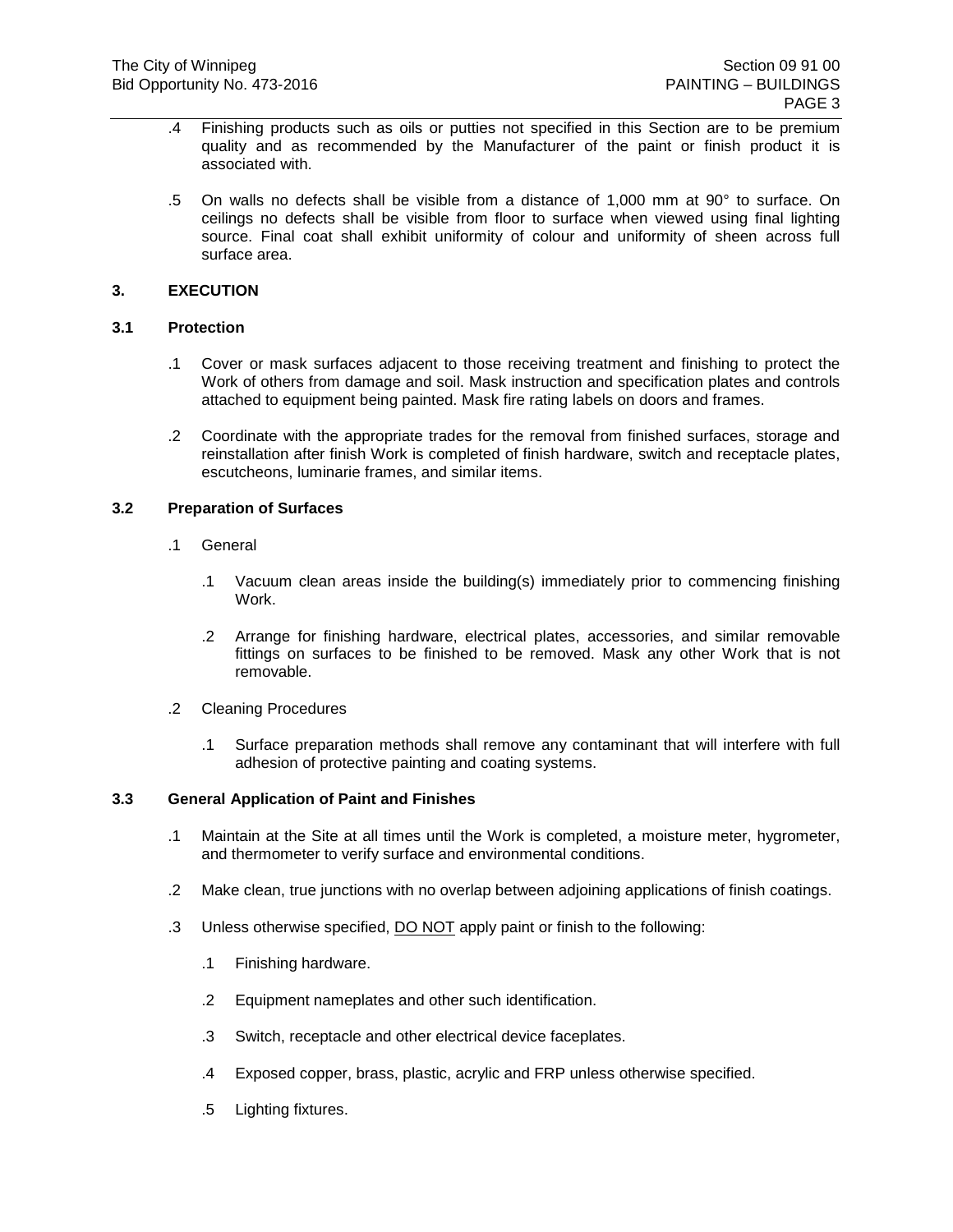- .6 Stainless steel except for stainless steel doors and frames.
- .7 Chrome plated surfaces, and polished or lacquered brass or bronze surfaces.
- .8 Surfaces factory coated with baked epoxy or enamel.
- .9 Plastic laminate surfaces.
- .10 Manhole and catch basin covers.
- .11 Covers or strainers associated with floor drains, cleanout terminations, and similar equipment.
- .12 Recessed electrical boxes and similar recessed equipment.
- .13 Exterior poured concrete and masonry surfaces.
- .14 Valve handles.
- .15 Control panels.
- .16 Electrical panels.
- .17 Circuit breakers, switches, receptacles, and similar electrical devices.
- .18 Exterior sealant joints.
- .19 Pre-finished sheet metal flashing.
- .20 Pre-finished exterior wall louvres.
- .21 Pre-finished exterior metal soffit.
- .22 Fire rating labels on doors and frames.

## **3.4 Paint Formula:**

- .1 Apply paint to surfaces with the following:
	- .1 All interior concrete block and interior cast vertical concrete curbs:
		- .1 One (1) coat Dulux X-Pert Interior Latex Block Filler (36250) at 178µ DFT.
		- .2 Minimum of two (2) coats Dulux Diamond Interior Acrylic Eggshell (14220). Each coat at 25µ DFT per coat.
	- .2 All interior Steel Doors and Frames except as noted below:
		- .1 Minimum preparation: SSPC-1.
		- .2 One (1) coat Dulux X-Pert Gripper (250) at 46µ 50µ DFT.
		- .3 Minimum of two (2) coats Dulux Diamond Interior Acrylic Eggshell (14220). Each coat at25µ DFT per coat.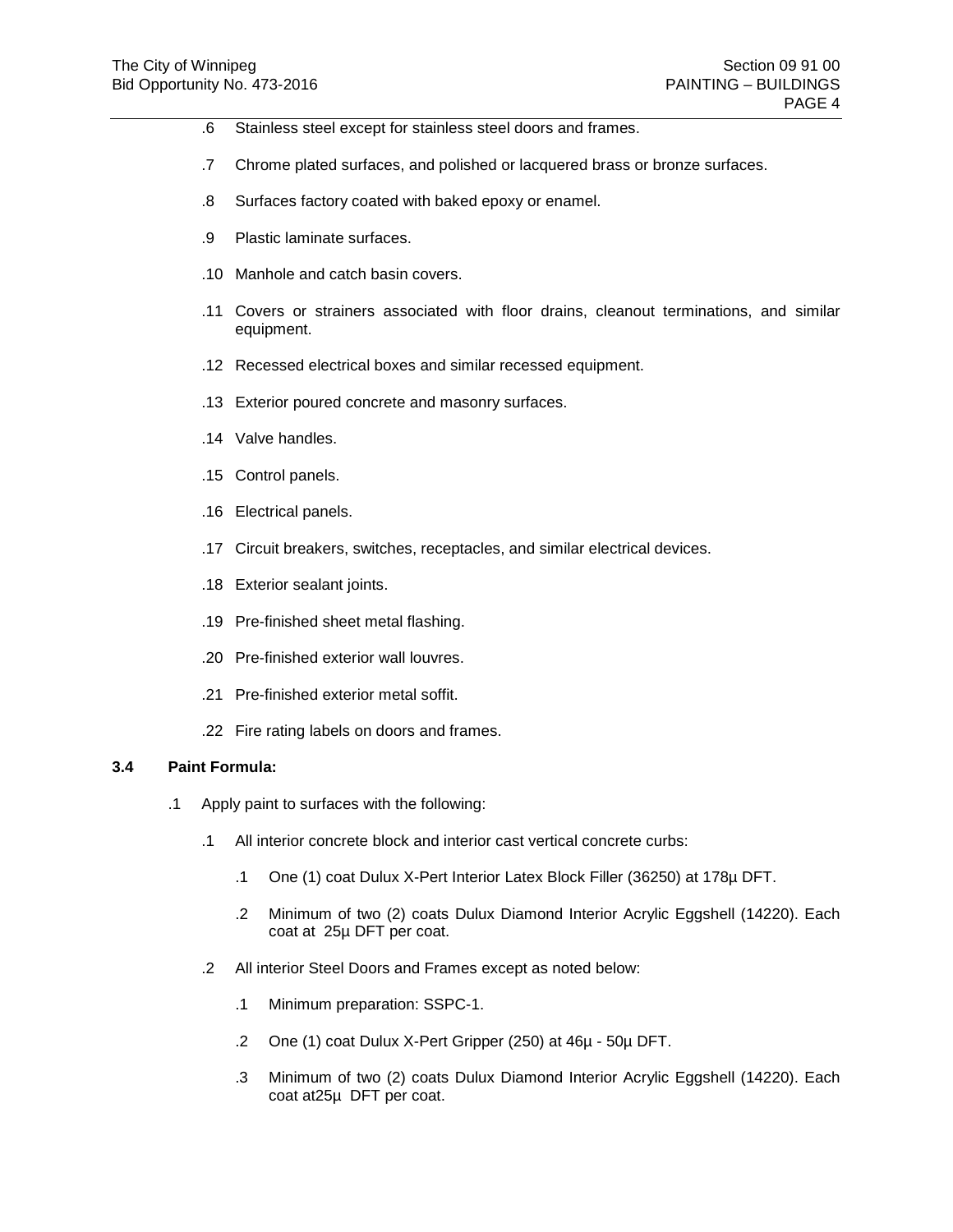- .3 All exterior Steel Doors and Frames:
	- .1 Minimum preparation: SSPC-1.
	- .2 One (1) coat Dulux X-Pert Gripper (250) at 46µ 50µ DFT.
	- .3 Minimum of two (2) coats Dulux Diamond Exterior Latex Semi-gloss (1650.501). Each coat at 30µ DFT per coat.
- .4 Galvanized Bollards
	- .1 Minimum preparation: SSPC-1.
	- .2 Two (2) coats Dulux X-Pert Gripper (250) at 46µ 50µ DFT per coat.
	- .3 Minimum of two (2) coats Dulux Diamond Exterior Latex Semi-gloss (1650.501). Each coat at 30µ DFT per coat. Colour: Safety Yellow.

## **END OF SECTION**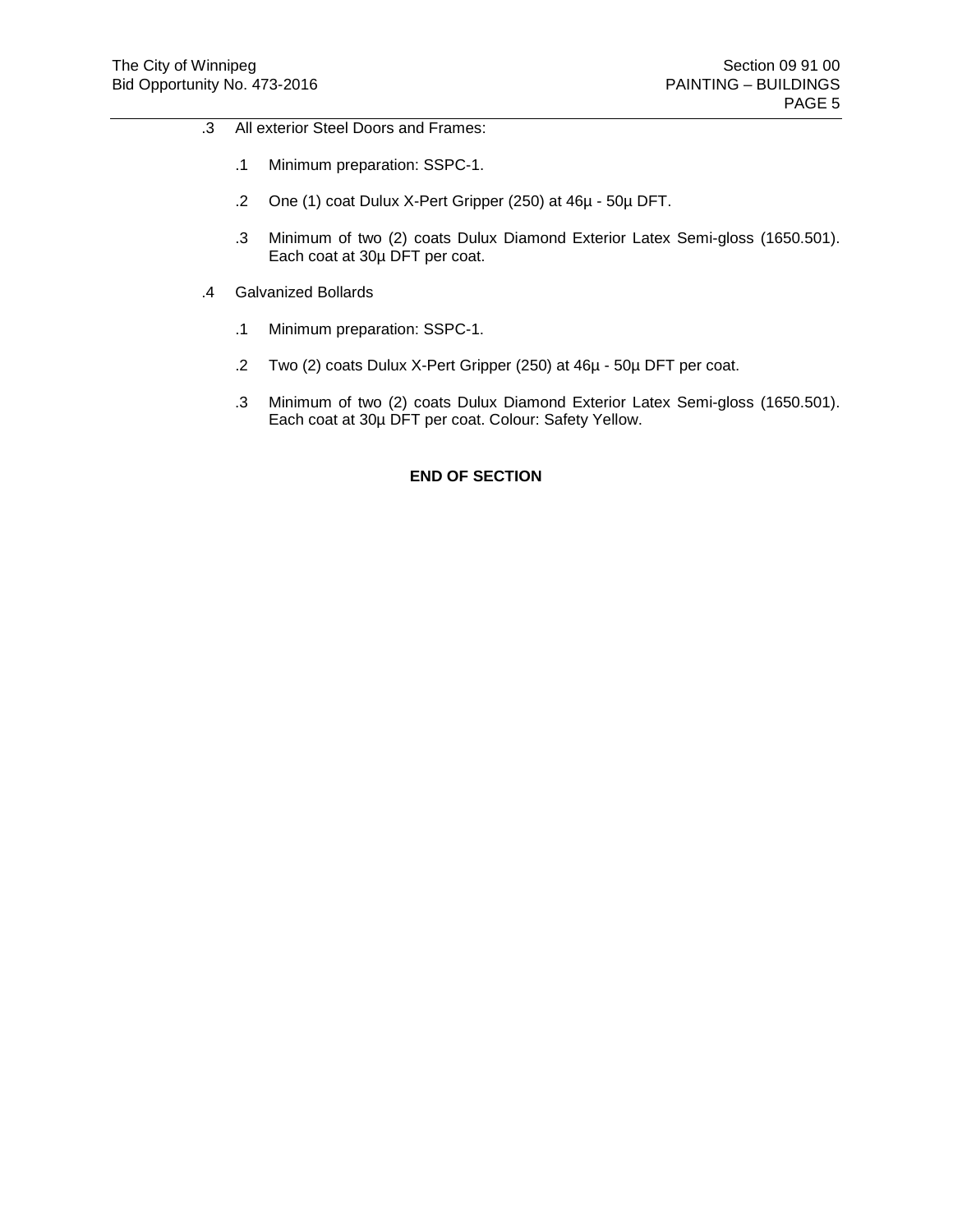## **1. GENERAL**

## **1.1 References:**

- .1 Master Painters Institute (MPI):
	- .1 MPI Green Performance Standard GPS-1
	- .2 MPI Green Performance Standard MPI GPS-2 for Standard Category: Industrial Maintenance Coatings
	- .3 RG (OTC or EC), Environment Canada's VOC requirements
	- .4 MPI # 205, Graffiti Protection Top-Coat for Unpainted Concrete

### **1.2 Work**

- .1 Graffiti Resistant coatings for exterior wall surfaces including:
	- .1 CMU Veneer
	- .2 Dimensional Stone Veneer
	- .3 Dimensional Stone Ledge Sill
	- .4 CFI Wall Board

#### **1.3 Quality Assurance/Submittals**

- .1 Submit samples in accordance with Section E4 –Shop Drawings.
- .2 Perform coating Work by applicator with minimum five (5) years of proven, satisfactory and successful coating experience on projects of similar size and nature. Provide qualified crew of painters and full time review of Work by qualified supervisor for duration of Work.
- .3 Submit in writing list of proposed materials, for approval at least six (6) weeks before materials are required. List shall contain following for record:
	- .1 Manufacturer's product number, Master Paint Institute (MPI) Product Index Number and application instructions.
	- .2 Finish formula.
	- .3 Product type.
	- .4 Colour number.
	- .5 Maximum VOC classification.
	- .6 Ecologo certification where applicable.
	- .7 MSDS Data Sheets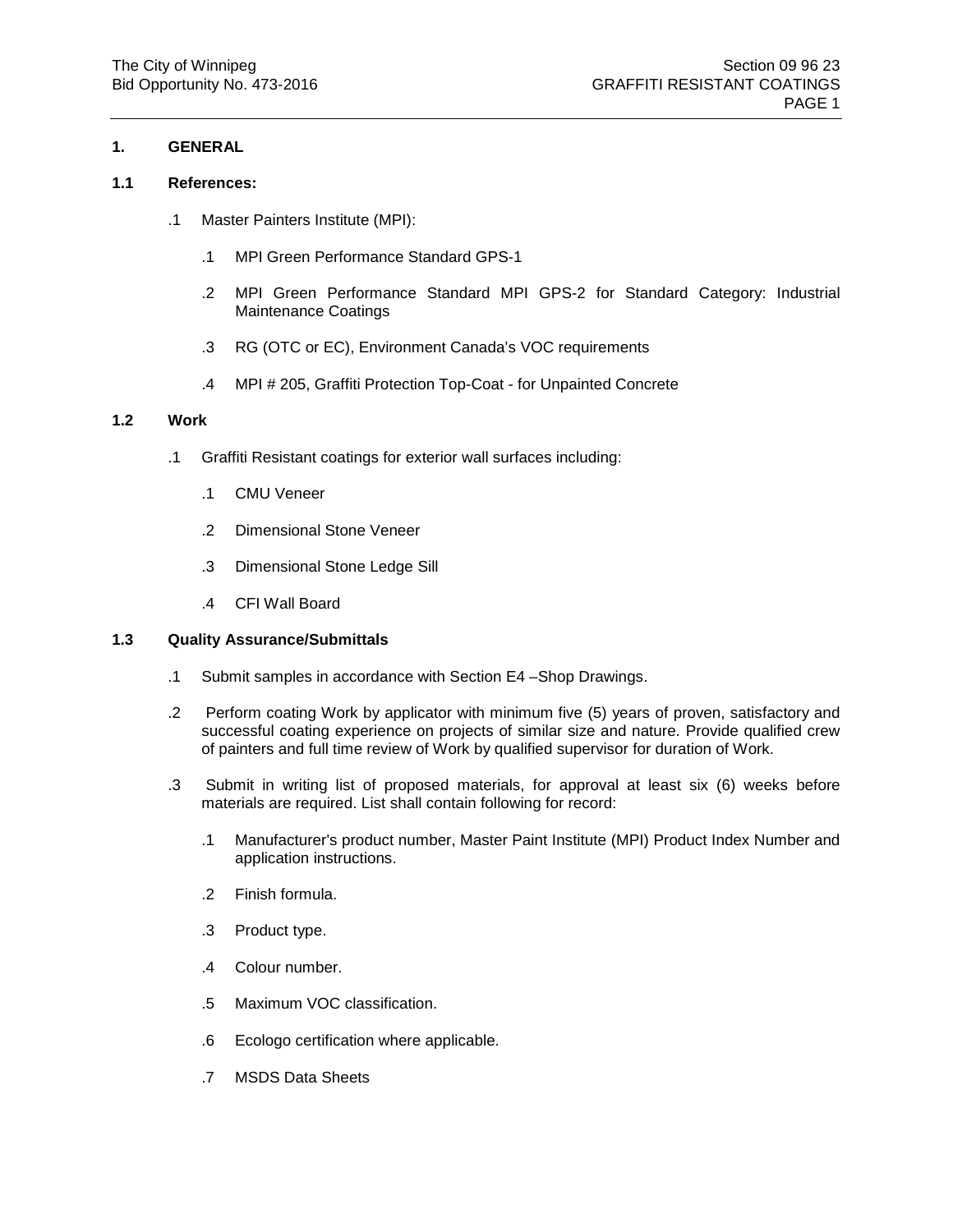- .8 Application Instructions
- .4 Field Sample: Apply Graffiti Resistant Coating to field mock-up sample representing exterior wall surface to be coated. Apply coating system over a minimum 1 m x 1 m test area and test removal of applied spray paint in presence of Contract Administrator and The City for approval using removal methods recommended by the manufacturer.

### **1.4 Environmental Requirements**

- .1 Ventilate area of Work by use of portable supply and exhaust fans. Provide continuous ventilation during and after application of Graffiti Resistant Coating. Run ventilation system twenty-four (24) hours per day during installation; provide continuous ventilation for seven (7) days after completion of application of paint. Apply paint finishes only when temperature at location of installation can be satisfactorily maintained within Manufacturer's recommendations. Substrate and ambient temperature shall be within limits prescribed by Manufacturer.
- .2 Provide heating to maintain minimum temperatures recommended by Manufacturer's.
- .3 Apply Graffiti Resistant Coating only in areas where dust is no longer being generated by related construction operations such that airborne particles will not affect the quality of the finished surface. Apply Graffiti Resistant Coating only when surface to be coated is dry, properly cured and adequately prepared.
- .4 Protect floors by means of tarpaulins and metal pans.

## **1.5 Maintenance Data**

.1 Provide operation and maintenance data for the Graffiti Resistant Coating for incorporation into maintenance manual specified in Section 01 78 00 – Closeout Submittals.

### **1.6 Warranty**

.1 Provide manufacturers written warranty guaranteeing effective graffiti removal for not less than two (2) years and warrant that treated surfaces can be effectively and repeatedly cleaned of graffiti without damage or loss of effectiveness of the Graffiti Resistant Coating. Manufacturer shall, for the duration of the warranty period, guarantee replacement of product and labor to remove graffiti and replace graffiti resistant coating where graffiti has shown to be ineffective.

#### **2. PRODUCTS**

#### **2.1 Graffiti Resistant Coating Products**

- .1 Only materials (primers, paints, coatings, fillers, etc.) listed in the latest edition of the MPI Approved Product List (APL) are acceptable for use at this Site. All such material shall be from a single manufacturer for each system used.
- .2 MPI #205 Graffiti Protection Top-Coat for Unpainted Concrete
	- .1 Genesis Coatings Genesis Coatings Polyurethane Anti-Graffiti and General Maintenance Topcoat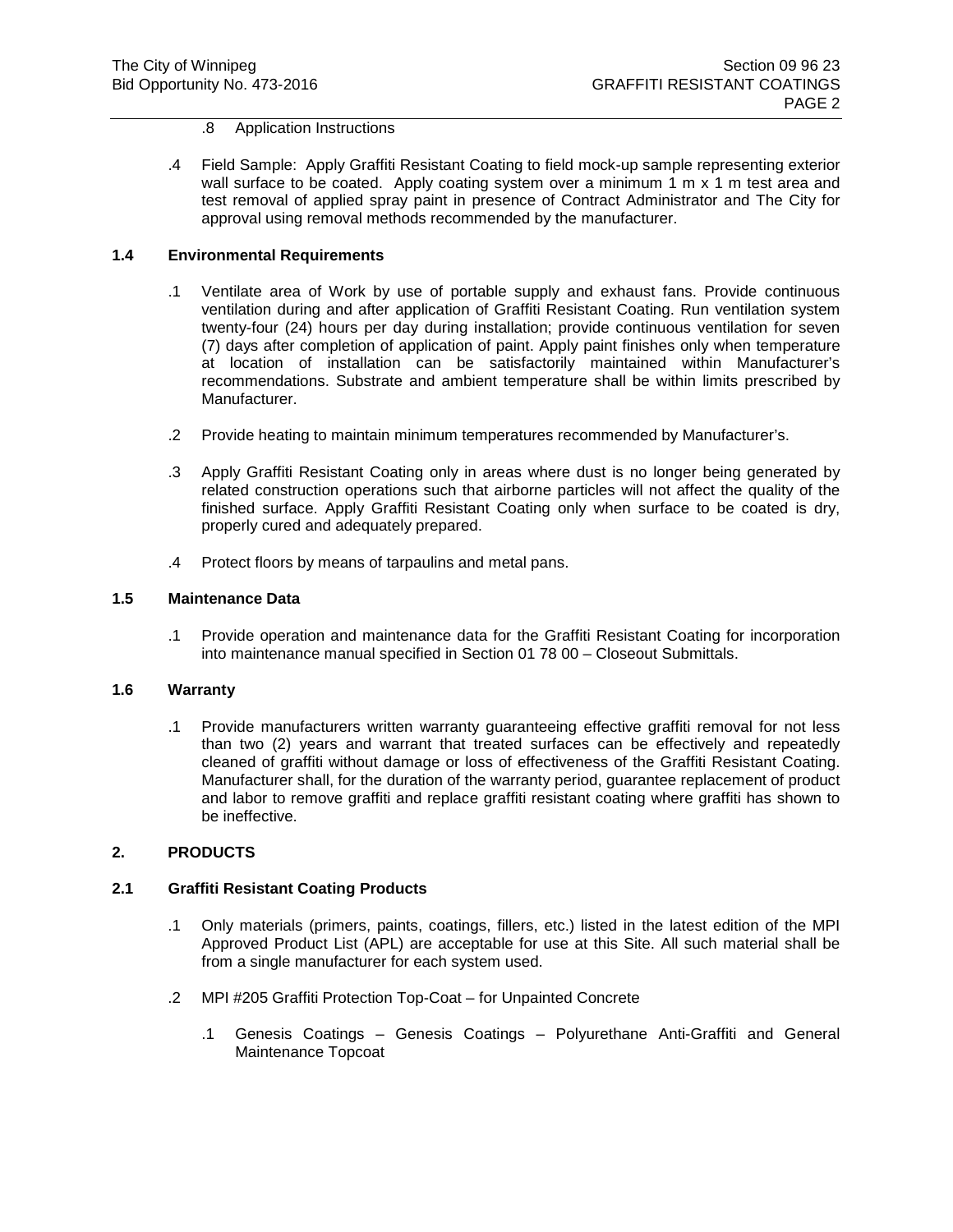# **3. EXECUTION**

## **3.1 Protection**

- .1 Cover or mask surfaces adjacent to those receiving treatment and finishing to protect the Work of others from damage and soil. Mask instruction and specification plates and controls attached to equipment being painted. Mask fire rating labels on doors and frames.
- .2 Coordinate with the appropriate trades for the removal from finished surfaces, storage and reinstallation after finish Work is completed of finish hardware, switch and receptacle plates, escutcheons, luminarie frames, and similar items.

## **3.2 Preparation of Surfaces**

- .1 General
	- .1 Clean surfaces as recommended by manufacture.
	- .2 Arrange for finishing hardware, electrical plates, accessories, and similar removable fittings on surfaces to be finished to be removed. Mask any other Work that is not removable.
- .2 Cleaning Procedures
	- .1 Surface preparation methods shall remove any contaminant that will interfere with full adhesion of protective painting and coating systems.
- .3 Sealing
	- .1 Seal surfaces per manufactures recommendations prior to coating.

## **3.3 General Application of Graffiti Resistant Coating**

- .1 Maintain at the Site at all times until the Work is completed, a moisture meter, hygrometer, and thermometer to verify surface and environmental conditions.
- .2 Make clean, true junctions with no overlap between adjoining applications of finish coatings.

## **END OF SECTION**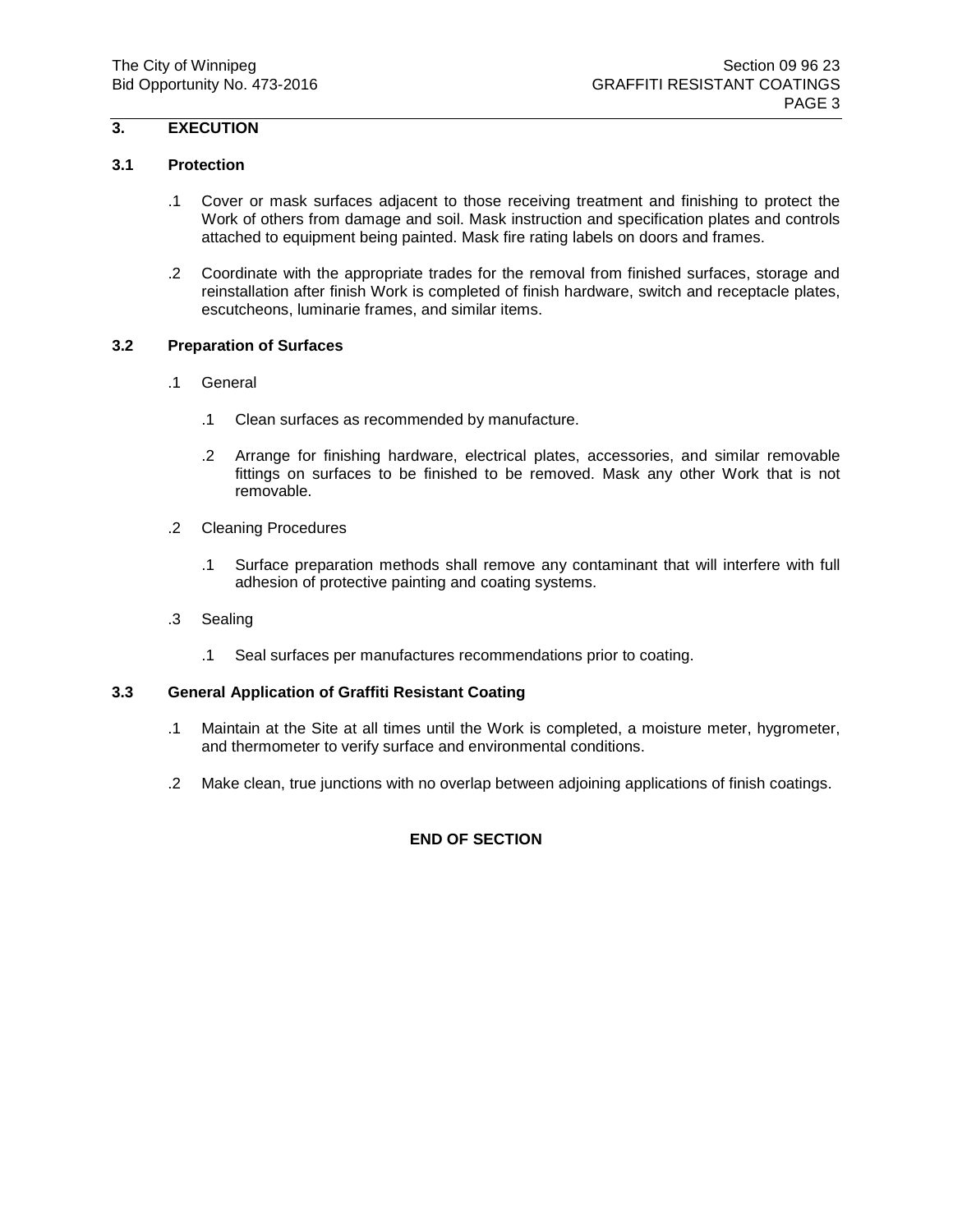## **1. GENERAL**

### **1.1 References**

- .1 ASTM International (ASTM)
	- .1 ASTM D4263, Standard Test Method for Indicating Moisture in Concrete by the Plastic Sheet Method.

## **1.2 Work Included**

- .1 Supply and installation of specialty coatings for concrete used on the liquid retaining side of structures.
- .2 Supply and installation of specialty coatings for concrete used for other areas as indicated on the Drawings and/or listed below.

## **1.3 Design Standards, Code Requirements**

- .1 Conform to requirements of Steel Structures Painting Council (SSPC) Publications, explanatory notes, comments and appendixes:
	- .1 SSPC-SP-13 Surface Preparation of Concrete.
- .2 Concrete profile to: International Concrete Repair Institute (ICRI) visual standards.

### **1.4 Submittals**

- .1 Submit Shop Drawings in accordance with Section E4 Shop Drawings.
- .2 Submit colour samples of coating, minimum colour sample size 50 mm x 100 mm. Colour to be chosen by Departmental Representative from manufacturer's standard colour chart.
- .3 Indicate location of where the specific coating is to be applied.
- .4 Submit Manufacturer's product data sheets and installation guides. A minimum of one (1) copy of the reviewed product data sheets and installation guides shall remain on-site at all times for all to view.

## **1.5 Maintenance Data**

.1 Provide maintenance data for coatings complete with pertinent details, data sheets, and warnings against harmful maintenance materials and practices for incorporation into maintenance manual.

### **2. PRODUCTS**

## **2.1 General**

- .1 The same manufacture is to be used for the entire project.
- .2 Abbreviations; P = primer, I = intermediate coat,  $TC$  = tack coat,  $SC$  = saturant coat and  $F =$ finish coat,  $DFT = dry$  film thickness,  $WFT = wet$  film thickness.